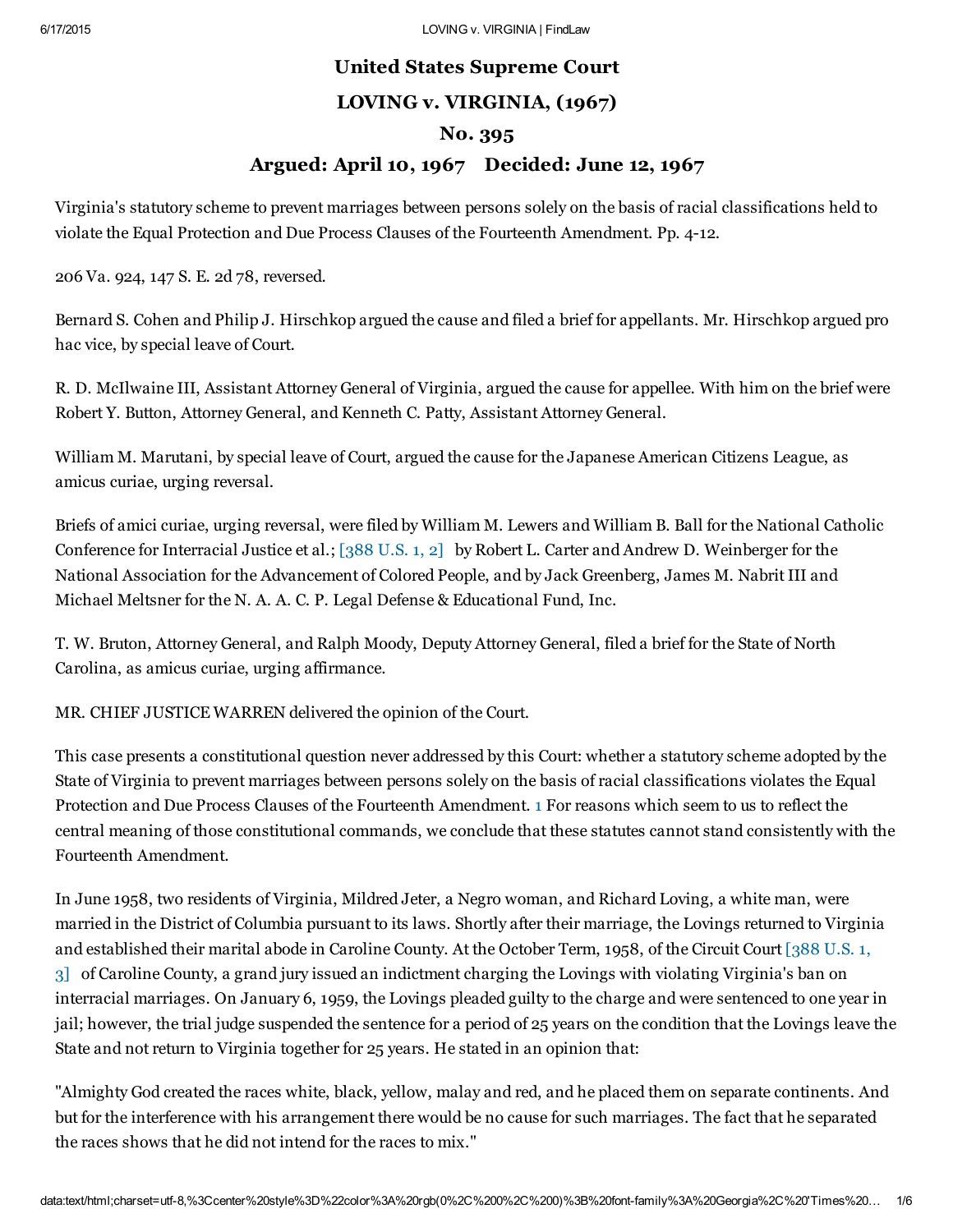After their convictions, the Lovings took up residence in the District of Columbia. On November 6, 1963, they filed a motion in the state trial court to vacate the judgment and set aside the sentence on the ground that the statutes which they had violated were repugnant to the Fourteenth Amendment. The motion not having been decided by October 28, 1964, the Lovings instituted a class action in the United States District Court for the Eastern District of Virginia requesting that a threejudge court be convened to declare the Virginia antimiscegenation statutes unconstitutional and to enjoin state officials from enforcing their convictions. On January 22, 1965, the state trial judge denied the motion to vacate the sentences, and the Lovings perfected an appeal to the Supreme Court of Appeals of Virginia. On February 11, 1965, the three-judge District Court continued the case to allow the Lovings to present their constitutional claims to the highest state court.

The Supreme Court of Appeals upheld the constitutionality of the antimiscegenation statutes and, after [388 U.S. 1, 4] modifying the sentence, affirmed the convictions. [2](http://caselaw.findlaw.com/us-supreme-court/388/1.html#f2) The Lovings appealed this decision, and we noted probable jurisdiction on December 12, 1966, 385 [U.S.](http://caselaw.findlaw.com/us-supreme-court/385/986.html) 986 .

The two statutes under which appellants were convicted and sentenced are part of a comprehensive statutory scheme aimed at prohibiting and punishing interracial marriages. The Lovings were convicted of violating 20-58 of the Virginia Code:

"Leaving State to evade law. If any white person and colored person shall go out of this State, for the purpose of being married, and with the intention of returning, and be married out of it, and afterwards return to and reside in it, cohabiting as man and wife, they shall be punished as provided in 2059, and the marriage shall be governed by the same law as if it had been solemnized in this State. The fact of their cohabitation here as man and wife shall be evidence of their marriage."

Section 20-59, which defines the penalty for miscegenation, provides:

"Punishment for marriage. If any white person intermarry with a colored person, or any colored person intermarry with a white person, he shall be guilty of a felony and shall be punished by confinement in the penitentiary for not less than one nor more than five years."

Other central provisions in the Virginia statutory scheme are 20-57, which automatically voids all marriages between "a white person and a colored person" without any judicial proceeding, [3](http://caselaw.findlaw.com/us-supreme-court/388/1.html#f3) and 20-54 and 1-14 which, [388 U.S. 1, 5] respectively, define "white persons" and "colored persons and Indians" for purposes of the statutory prohibitions. [4](http://caselaw.findlaw.com/us-supreme-court/388/1.html#f4) The Lovings have never disputed in the course of this litigation that Mrs. Loving is a "colored person" or that Mr. Loving is a "white person" within the meanings given those terms by the Virginia statutes. [388 U.S. 1, 6] Virginia is now one of 16 States which prohibit and punish marriages on the basis of racial classifications. [5](http://caselaw.findlaw.com/us-supreme-court/388/1.html#f5)Penalties for miscegenation arose as an incident to slavery and have been common in Virginia since the colonial period. [6](http://caselaw.findlaw.com/us-supreme-court/388/1.html#f6) The present statutory scheme dates from the adoption of the Racial Integrity Act of 1924, passed during the period of extreme nativism which followed the end of the First World War. The central features of this Act, and current Virginia law, are the absolute prohibition of a "white person" marrying other than another "white person," [7](http://caselaw.findlaw.com/us-supreme-court/388/1.html#f7) a prohibition against issuing marriage licenses until the issuing official is satisfied that [388 U.S. 1, 7] the applicants' statements as to their race are correct, [8](http://caselaw.findlaw.com/us-supreme-court/388/1.html#f8) certificates of "racial composition" to be kept by both local and state registrars, [9](http://caselaw.findlaw.com/us-supreme-court/388/1.html#f9) and the carrying forward of earlier prohibitions against racial intermarriage. [10](http://caselaw.findlaw.com/us-supreme-court/388/1.html#f10)

# I.

In upholding the constitutionality of these provisions in the decision below, the Supreme Court of Appeals of Virginia referred to its 1955 decision in Naim v. Naim, 197 Va. 80, 87 S. E. 2d 749, as stating the reasons supporting the validity of these laws. In Naim, the state court concluded that the State's legitimate purposes were "to preserve the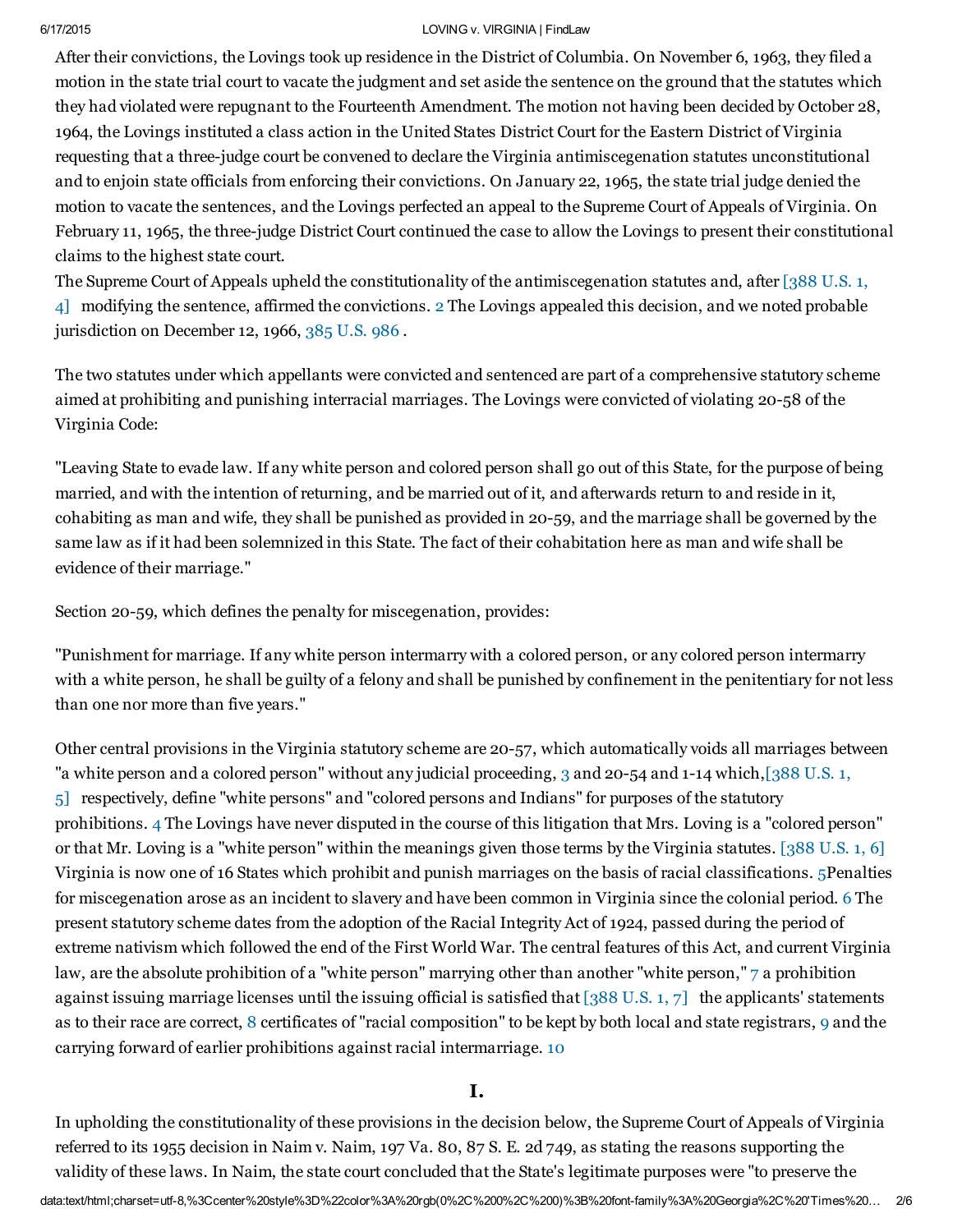racial integrity of its citizens," and to prevent "the corruption of blood," "a mongrel breed of citizens," and "the obliteration of racial pride," obviously an endorsement of the doctrine of White Supremacy. Id., at 90, 87 S. E. 2d, at 756. The court also reasoned that marriage has traditionally been subject to state regulation without federal intervention, and, consequently, the regulation of marriage should be left to exclusive state control by the Tenth Amendment.

While the state court is no doubt correct in asserting that marriage is a social relation subject to the State's police power, Maynard v. Hill, 125 [U.S.](http://caselaw.findlaw.com/us-supreme-court/125/190.html) 190 (1888), the State does not contend in its argument before this Court that its powers to regulate marriage are unlimited notwithstanding the commands of the Fourteenth Amendment. Nor could it do so in light of Meyer v. Nebraska, 262 [U.S.](http://caselaw.findlaw.com/us-supreme-court/262/390.html) 390 (1923), and Skinner v. Oklahoma,316 [U.S.](http://caselaw.findlaw.com/us-supreme-court/316/535.html) 535 (1942). Instead, the State argues that the meaning of the Equal Protection Clause, as illuminated by the statements of the Framers, is only that state penal laws containing an interracial element [388 U.S. 1, 8] as part of the definition of the offense must apply equally to whites and Negroes in the sense that members of each race are punished to the same degree. Thus, the State contends that, because its miscegenation statutes punish equally both the white and the Negro participants in an interracial marriage, these statutes, despite their reliance on racial classifications, do not constitute an invidious discrimination based upon race. The second argument advanced by the State assumes the validity of its equal application theory. The argument is that, if the Equal Protection Clause does not outlaw miscegenation statutes because of their reliance on racial classifications, the question of constitutionality would thus become whether there was any rational basis for a State to treat interracial marriages differently from other marriages. On this question, the State argues, the scientific evidence is substantially in doubt and, consequently, this Court should defer to the wisdom of the state legislature in adopting its policy of discouraging interracial marriages.

Because we reject the notion that the mere "equal application" of a statute containing racial classifications is enough to remove the classifications from the Fourteenth Amendment's proscription of all invidious racial discriminations, we do not accept the State's contention that these statutes should be upheld if there is any possible basis for concluding that they serve a rational purpose. The mere fact of equal application does not mean that our analysis of these statutes should follow the approach we have taken in cases involving no racial discrimination where the Equal Protection Clause has been arrayed against a statute discriminating between the kinds of advertising which may be displayed on trucks in New York City, Railway Express Agency, Inc. v. New York, 336 [U.S.](http://caselaw.findlaw.com/us-supreme-court/336/106.html) 106 (1949), or an exemption in Ohio's ad valorem tax for merchandise owned by a nonresident in a storage warehouse, Allied Stores of Ohio, [388 U.S. 1, 9] Inc. v. Bowers, 358 [U.S.](http://caselaw.findlaw.com/us-supreme-court/358/522.html) 522 (1959). In these cases, involving distinctions not drawn according to race, the Court has merely asked whether there is any rational foundation for the discriminations, and has deferred to the wisdom of the state legislatures. In the case at bar, however, we deal with statutes containing racial classifications, and the fact of equal application does not immunize the statute from the very heavy burden of justification which the Fourteenth Amendment has traditionally required of state statutes drawn according to race.

The State argues that statements in the Thirty-ninth Congress about the time of the passage of the Fourteenth Amendment indicate that the Framers did not intend the Amendment to make unconstitutional state miscegenation laws. Many of the statements alluded to by the State concern the debates over the Freedmen's Bureau Bill, which President Johnson vetoed, and the Civil Rights Act of 1866, 14 Stat. 27, enacted over his veto. While these statements have some relevance to the intention of Congress in submitting the Fourteenth Amendment, it must be understood that they pertained to the passage of specific statutes and not to the broader, organic purpose of a constitutional amendment. As for the various statements directly concerning the Fourteenth Amendment, we have said in connection with a related problem, that although these historical sources "cast some light" they are not sufficient to resolve the problem; "[a]t best, they are inconclusive. The most avid proponents of the postWar Amendments undoubtedly intended them to remove all legal distinctions among `all persons born or naturalized in the United States.' Their opponents, just as certainly, were antagonistic to both the letter and the spirit of the Amendments and wished them to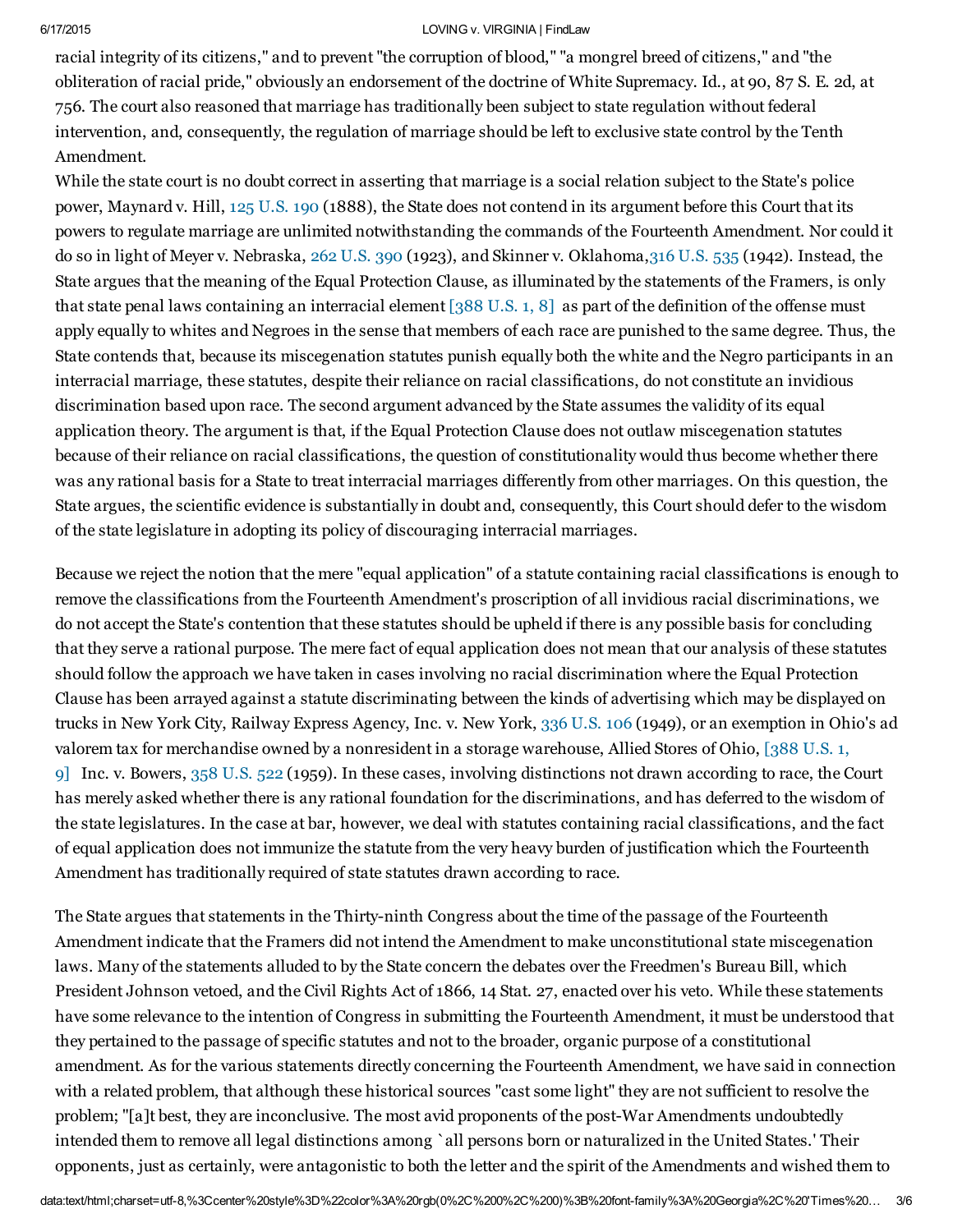have the most limited effect." Brown v. Board of Education, 347 U.S. [483,](http://caselaw.findlaw.com/us-supreme-court/347/483.html#489) 489 (1954). See also Strauder [388 U.S. 1, 10] v. West Virginia, 100 U.S. [303,](http://caselaw.findlaw.com/us-supreme-court/100/303.html#310) 310 (1880). We have rejected the proposition that the debates in the Thirtyninth Congress or in the state legislatures which ratified the Fourteenth Amendment supported the theory advanced by the State, that the requirement of equal protection of the laws is satisfied by penal laws defining offenses based on racial classifications so long as white and Negro participants in the offense were similarly punished. McLaughlin v. Florida, 379 [U.S.](http://caselaw.findlaw.com/us-supreme-court/379/184.html) 184 (1964).

The State finds support for its "equal [application"](http://caselaw.findlaw.com/us-supreme-court/106/583.html) theory in the decision of the Court in Pace v. Alabama, 106 U.S. 583 (1883). In that case, the Court upheld a conviction under an Alabama statute forbidding adultery or fornication between a white person and a Negro which imposed a greater penalty than that of a statute proscribing similar conduct by members of the same race. The Court reasoned that the statute could not be said to discriminate against Negroes because the punishment for each participant in the offense was the same. However, as recently as the 1964 Term, in rejecting the reasoning of that case, we stated "Pace represents a limited view of the Equal Protection Clause which has not withstood analysis in the subsequent decisions of this Court." McLaughlin v. Florida, supra, at 188. As we there demonstrated, the Equal Protection Clause requires the consideration of whether the classifications drawn by any statute constitute an arbitrary and invidious discrimination. The clear and central purpose of the Fourteenth Amendment was to eliminate all official state sources of invidious racial discrimination in the States. Slaughter-House Cases, 16 Wall. 36, 71 (1873); Strauder v. West Virginia, 100 U.S. [303,](http://caselaw.findlaw.com/us-supreme-court/100/303.html#307) 307 -308 (1880); Ex parte Virginia, 100 U.S. 339, 344 345 (1880); Shelley v. Kraemer, 334 [U.S.](http://caselaw.findlaw.com/us-supreme-court/334/1.html) 1 (1948); Burton v. [Wilmington](http://caselaw.findlaw.com/us-supreme-court/100/339.html#344) Parking Authority, 365 U.S. 715 (1961).[388 U.S. 1, 11]

There can be no question but that Virginia's miscegenation statutes rest solely upon distinctions drawn according to race. The statutes proscribe generally accepted conduct if engaged in by members of different races. Over the years, this Court has consistently repudiated "[d]istinctions between citizens solely because of their ancestry" as being "odious to a free people whose institutions are founded upon the doctrine of equality." Hirabayashi v. United States, 320 U.S. 81, 100 (1943). At the very least, the Equal Protection Clause demands that racial [classifications,](http://caselaw.findlaw.com/us-supreme-court/320/81.html#100) especially suspect in criminal statutes, be subjected to the "most rigid scrutiny," Korematsu v. United States, 323 [U.S.](http://caselaw.findlaw.com/us-supreme-court/323/214.html#216) 214, 216 (1944), and, if they are ever to be upheld, they must be shown to be necessary to the accomplishment of some permissible state objective, independent of the racial discrimination which it was the object of the Fourteenth Amendment to eliminate. Indeed, two members of this Court have already stated that they "cannot conceive of a valid legislative purpose . . . which makes the color of a person's skin the test of whether his conduct is a criminal offense." McLaughlin v. Florida, supra, at 198 (STEWART, J., joined by DOUGLAS, J., concurring).

There is patently no legitimate overriding purpose independent of invidious racial discrimination which justifies this classification. The fact that Virginia prohibits only interracial marriages involving white persons demonstrates that the racial classifications must stand on their own justification, as measures designed to maintain White Supremacy. [11](http://caselaw.findlaw.com/us-supreme-court/388/1.html#f11) We have consistently denied [388 U.S. 1, 12] the constitutionality of measures which restrict the rights of citizens on account of race. There can be no doubt that restricting the freedom to marry solely because of racial classifications violates the central meaning of the Equal Protection Clause.

# II.

These statutes also deprive the Lovings of liberty without due process of law in violation of the Due Process Clause of the Fourteenth Amendment. The freedom to marry has long been recognized as one of the vital personal rights essential to the orderly pursuit of happiness by free men.

Marriage is one of the "basic civil rights of man," fundamental to our very existence and survival. Skinner v. Oklahoma, 316 U.S. [535,](http://caselaw.findlaw.com/us-supreme-court/316/535.html#541) 541 (1942). See also Maynard v. Hill, 125 [U.S.](http://caselaw.findlaw.com/us-supreme-court/125/190.html) 190 (1888). To deny this fundamental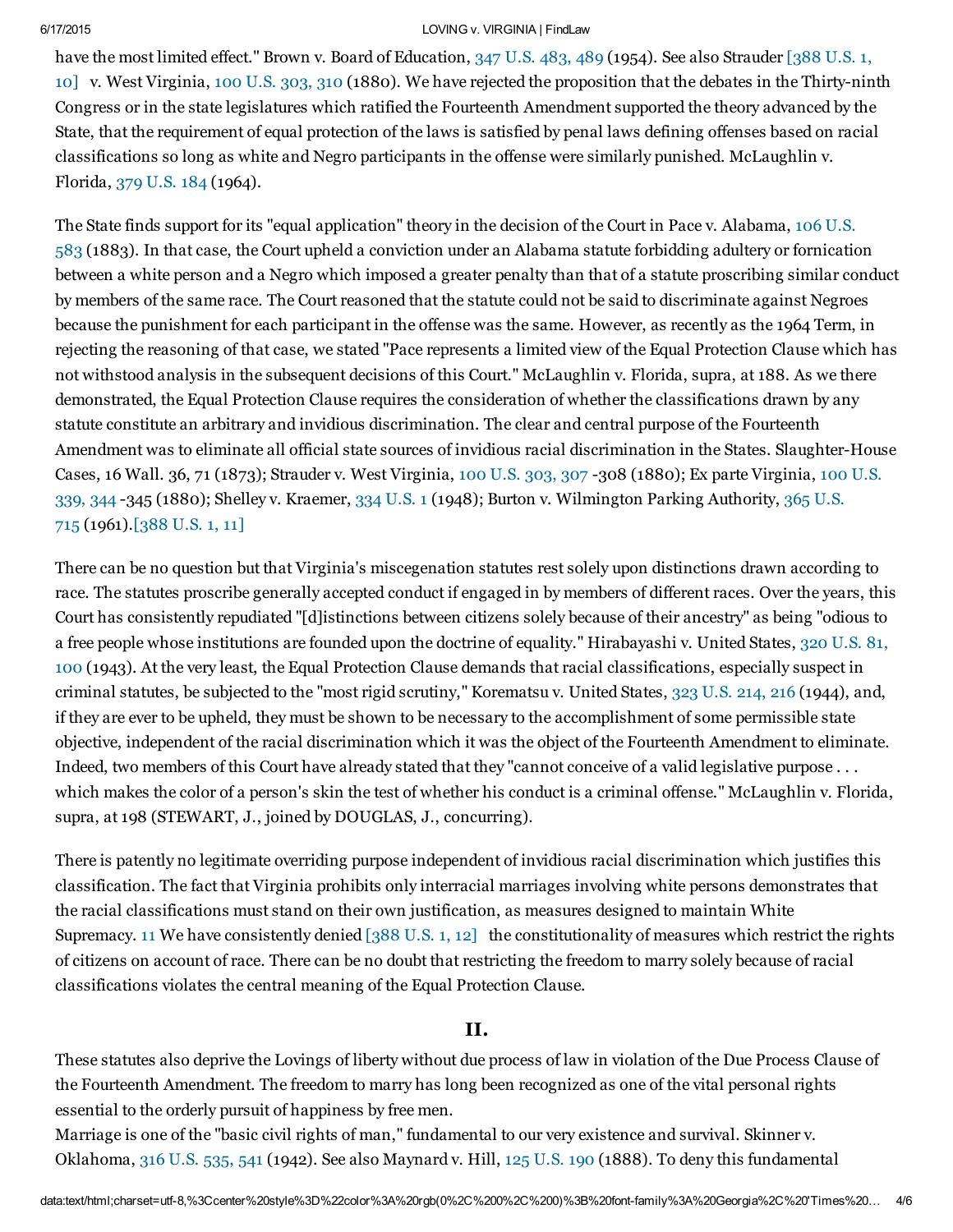freedom on so unsupportable a basis as the racial classifications embodied in these statutes, classifications so directly subversive of the principle of equality at the heart of the Fourteenth Amendment, is surely to deprive all the State's citizens of liberty without due process of law. The Fourteenth Amendment requires that the freedom of choice to marry not be restricted by invidious racial discriminations. Under our Constitution, the freedom to marry, or not marry, a person of another race resides with the individual and cannot be infringed by the State.

These convictions must be reversed.

It is so ordered.

# Footnotes

[ [Footnote](http://caselaw.findlaw.com/us-supreme-court/388/1.html#t1) 1 ] Section 1 of the Fourteenth Amendment provides:

"All persons born or naturalized in the United States and subject to the jurisdiction thereof, are citizens of the United States and of the State wherein they reside. No State shall make or enforce any law which shall abridge the privileges or immunities of citizens of the United States; nor shall any State deprive any person of life, liberty, or property, without due process of law; nor deny to any person within its jurisdiction the equal protection of the laws."

[ [Footnote](http://caselaw.findlaw.com/us-supreme-court/388/1.html#t2) 2 ] 206 Va. 924, 147 S. E. 2d 78 (1966).

[ [Footnote](http://caselaw.findlaw.com/us-supreme-court/388/1.html#t3) 3 ] Section 20-57 of the Virginia Code provides:

"Marriages void without decree. All marriages between a white person and a colored person shall be absolutely void without any decree of divorce or other legal process." Va. Code Ann. 20-57 (1960 Repl. Vol.).

[ [Footnote](http://caselaw.findlaw.com/us-supreme-court/388/1.html#t4) 4 ] Section 20-54 of the Virginia Code provides:

"Intermarriage prohibited; meaning of term `white persons.' It shall hereafter be unlawful for any white person in this State to marry any save a white person, or a person with no other admixture of blood than white and American Indian. For the purpose of this chapter, the term `white person' shall apply only to such person as has no trace whatever of any blood other than Caucasian; but persons who have onesixteenth or less of the blood of the American Indian and have no other non-Caucasic blood shall be deemed to be white persons. All laws heretofore passed and now in effect regarding the intermarriage of white and colored persons shall apply to marriages prohibited by this chapter." Va. Code Ann. 20-54 (1960 Repl. Vol.).

The exception for persons with less than onesixteenth "of the blood of the American Indian" is apparently accounted for, in the words of a tract issued by the Registrar of the State Bureau of Vital Statistics, by "the desire of all to recognize as an integral and honored part of the white race the descendants of John Rolfe and Pocahontas . . . ." Plecker, The New Family and Race Improvement, 17 Va. Health Bull., Extra No. 12, at 25-26 (New Family Series No. 5, 1925), cited in Wadlington, The Loving Case: Virginia's Anti-Miscegenation Statute in Historical Perspective, 52 Va. L. Rev. 1189, 1202, n. 93 (1966).

Section 1-14 of the Virginia Code provides:

"Colored persons and Indians defined. Every person in whom there is ascertainable any Negro blood shall be deemed and taken to be a colored person, and every person not a colored person having one fourth or more of American Indian blood shall be deemed an American Indian; except that members of Indian tribes existing in this Commonwealth having one fourth or more of Indian blood and less than one sixteenth of Negro blood shall be deemed tribal Indians." Va. Code Ann. 1-14 (1960 Repl. Vol.).